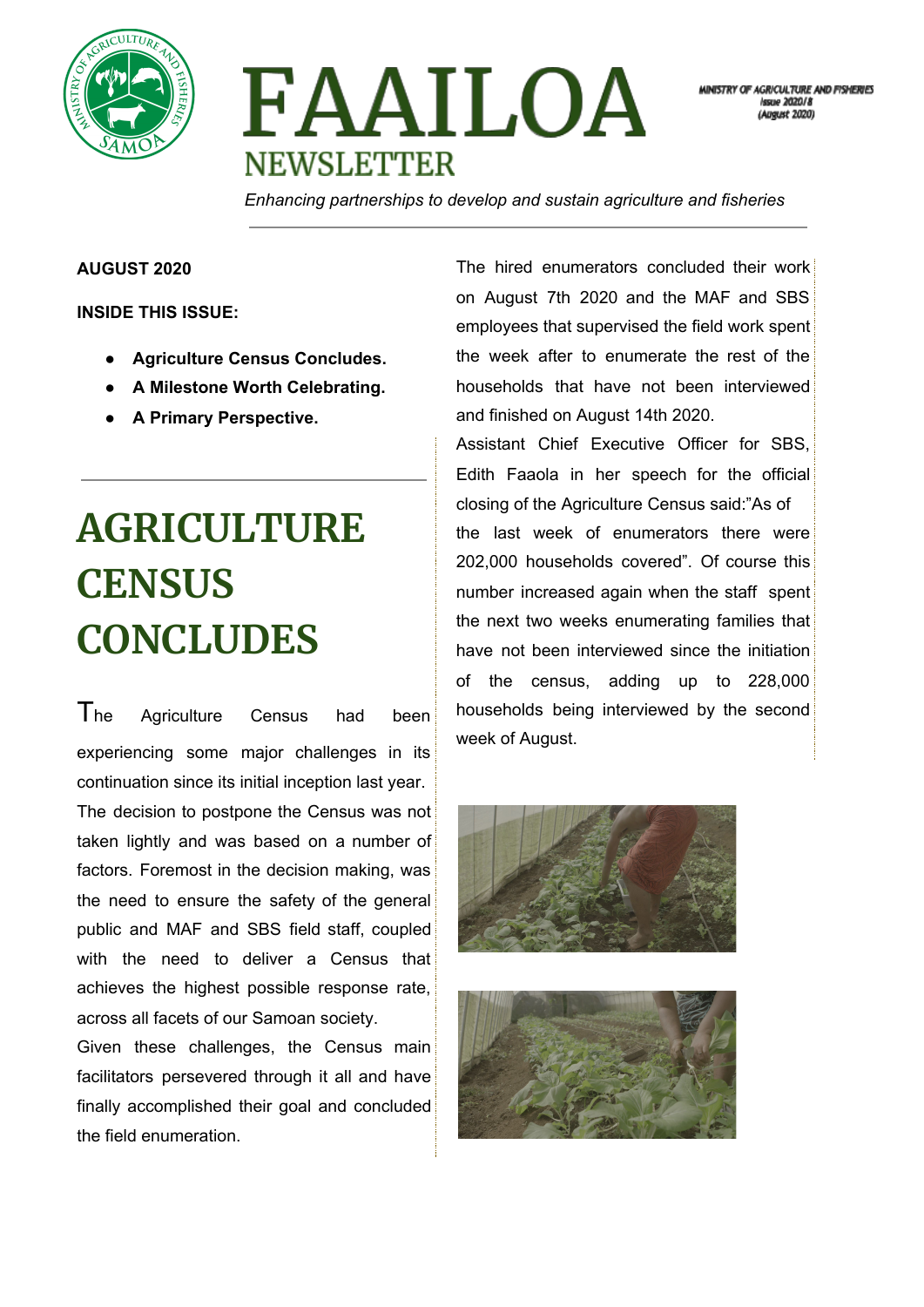

*Participants at the end of Agriculture Census field work celebration. Taumeasina Island Resort.*

*Photo by SBS*

### **A milestone worth celebrating**

#### *Venue: Taumeasina Resort.*

O<sup>n</sup> the 20th of this month, the employees and staff of MAF and SBS together with our kind partners at the FAO came together to celebrate the completion of the field work for the Census in the last two months.

The master of ceremony for the event was the Assistant Chief Executive Officer for the Economic Division of SBS, Edith Faaola, welcomed the participants and gave a speech on the holistic overview of the Agriculture Census. Speaking of the Census, Government Chief Statistician, Ali'imuamua Malaefono Taaloga, thanked the staff and employees that contributed to the advancement of the Census in all its aspects and the efforts exerted in order to provide benchmark statistics on the number of farms in Samoa and also the structure in terms of farm enterprise.

One of the representatives from Food Agriculture Organisation and Assistant FAO Representative Fata Phillip Tuivavalagi also

said a few words and reassured the government ministries involved; of the assistance and support that their team can offer for the advancement of our Samoan communities.

Chief Executive Officer for the Ministry of Agriculture and Fisheries thanked all the staff from both ministries for their effective contribution and highlighting the advantage of the statistics gathered for the MAFs purposes.

The evening included the presentation of certificates as appreciation for all the staff that supervised and were at the forefront of the census, including twenty five employees from MAF.

The participants enjoyed a delicious meal afterwards provided by Taumeasina Resort.